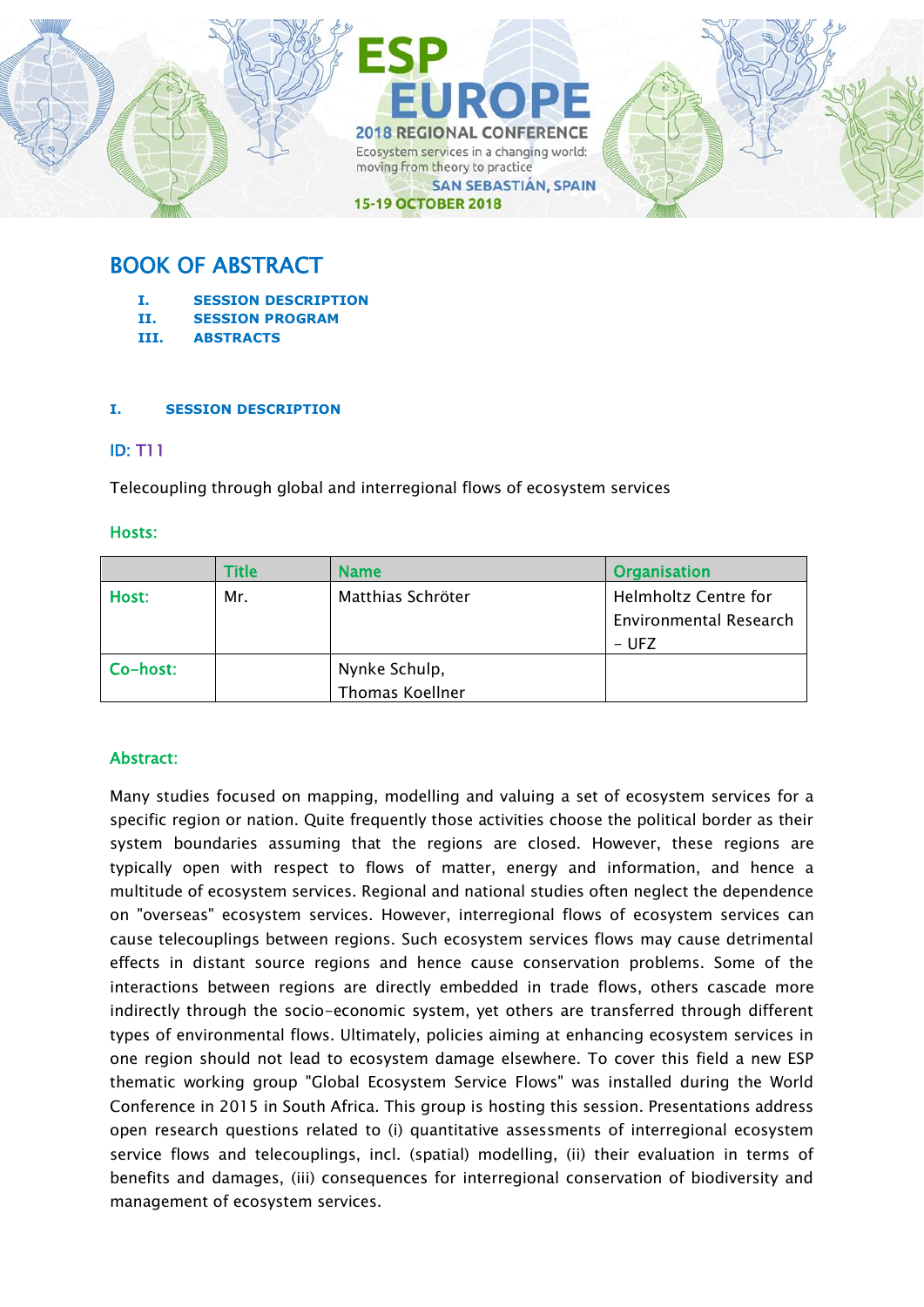

#### Goals and objectives of the session:

This session aims at exchange on methods and applications how to complement regional assessments of ecosystem services with a global assessment of ecosystem flows to and from a specific region. This opens the possibility to present work relevant for ecosystem services on material flow analysis of trade, embodied water and land, environmental footprints as well as life cycle assessment.

# Related to ESP Working Group/National Network:

[Thematic Working Groups: T11](https://www.es-partnership.org/community/workings-groups/thematic-working-groups/twg-11-global-es-flows/) – Global ES flows

#### **II. SESSION PROGRAM (T11)**

Date of session: Thursday, 18 October 2018 Time of session: 08:45 – 10:15

# Timetable speakers

| <b>Time</b>     | <b>First name</b> | <b>Surname</b> | <b>Organization</b>                                             | <b>Title of presentation</b>                                                                                                    |
|-----------------|-------------------|----------------|-----------------------------------------------------------------|---------------------------------------------------------------------------------------------------------------------------------|
| $08:45 - 09:00$ | Carina            | <b>Mueller</b> | Stockholm<br>Environment<br>Institute,<br>University of<br>York | Natural Capital indicators for<br>assessing the impacts of<br>globalised food supply chains -<br>A systematic literature review |
| 09:00-09:15     | <b>Francis</b>    | Turkelboom     | Research<br>Institute of<br>Nature and<br>Forest (INBO)         | Telecoupling the Tomato Trade:<br>What consumers do not know<br>about the tomato on their plate.                                |
| $09:15 - 09:30$ | Janina            | Kleemann       | Martin-Luther<br>University<br>Halle-<br>Wittenberg             | Global interconnections in<br>ecosystem services provision<br>and use - the case of Germany                                     |
| 09:30-09:45     | Matthias          | Schröter       | $UFZ -$<br>Helmholtz<br>Centre for                              | Interregional flows of cultural<br>ecosystem services: distant<br>provenance of and threats to                                  |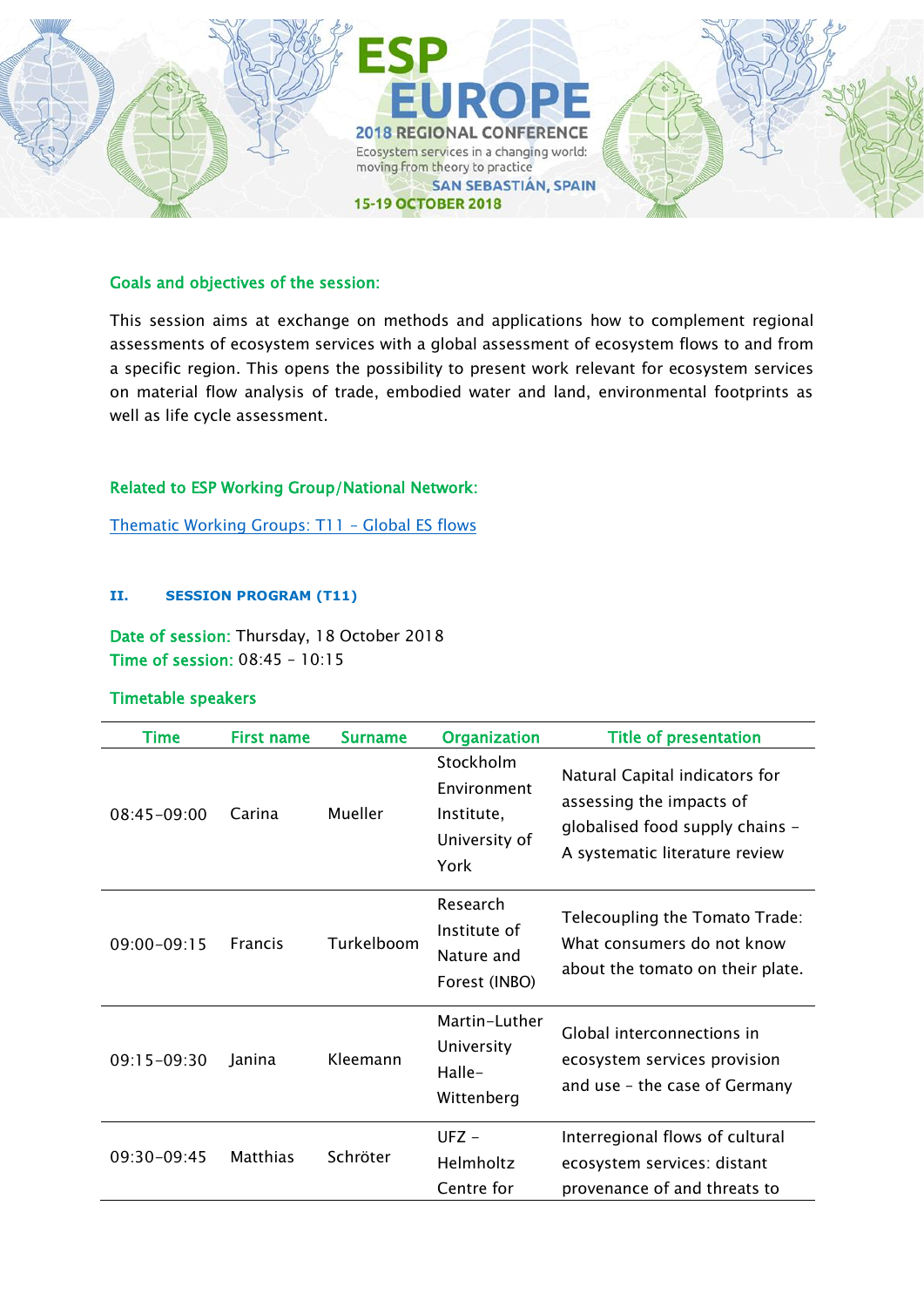|                 |                   |                | EUROPE<br><b>2018 REGIONAL CONFERENCE</b><br>Ecosystem services in a changing world:<br>moving from theory to practice<br><b>SAN SEBASTIÁN, SPAIN</b><br><b>15-19 OCTOBER 2018</b> |                                                                                                                                  |
|-----------------|-------------------|----------------|------------------------------------------------------------------------------------------------------------------------------------------------------------------------------------|----------------------------------------------------------------------------------------------------------------------------------|
| Time            | <b>First name</b> | <b>Surname</b> | <b>Organization</b>                                                                                                                                                                | <b>Title of presentation</b>                                                                                                     |
|                 |                   |                | Environmental<br>Research                                                                                                                                                          | service-providing species                                                                                                        |
| $09:45 - 10:00$ | Benedetto         | Rugani         | Luxembourg<br>Institute of<br>Science and<br>Technology<br>(LIST)                                                                                                                  | Building consensus on how to<br>address the analysis of<br>ecosystem services in the life<br>cycle assessment (LCA)<br>framework |
| $10:00 - 10:15$ | <b>NA</b>         | <b>NA</b>      | ESP TWG 11                                                                                                                                                                         | Joint discussion (incl. current<br>work of the ES working group<br>on Global ES flows)                                           |

 $\mathbb{Z}$  is the  $\mathbb{Z}$ 

#### **III. ABSTRACTS**

*The abstracts appear in alphabetic order based on the last name of the first author. The first author is the presenting author unless indicated otherwise.*

#### 1. Type of submission: **Abstract**

T. Thematic Working Group sessions: T11 Telecoupling through global and interregional flows of ecosystem services

#### Global interconnections in ecosystem services provision and use – the case of Germany

#### First author: Janina Kleemann

Other author(s): Matthias Schröter, Kenneth Bagstad, Christian Kuhlicke, Thomas Kastner, Dor Fridman, Nynke Schulp, Sarah Wolff, Thomas Koellner, Sebastian Arnhold, Laura Lopez-Hoffman, Jianguo Liu, Meidad Kissinger, Berta Martin-Lopez, Carlos Antonio Guerra, Alexandra Marques, Javier Martínez-López, Aletta Bonn

Affiliation, Country: Martin-Luther University Halle-Wittenberg, Institute for Geosciences and Geography, Dept. Sustainable Landscape Development, Germany

In a globalized world, ecosystem services are directly and indirectly used by beneficiaries in areas far from the ecosystems that initially generate ecosystem services. Active or passive ecosystem service flows can occur through the flow of goods, species, natural elements (i.e., air and water), or information. The assessment of these ecosystem service flows is needed to detect dependencies between different countries and estimate the impacts of globalization on distant locations. Such approaches also have potential to highlight impacts and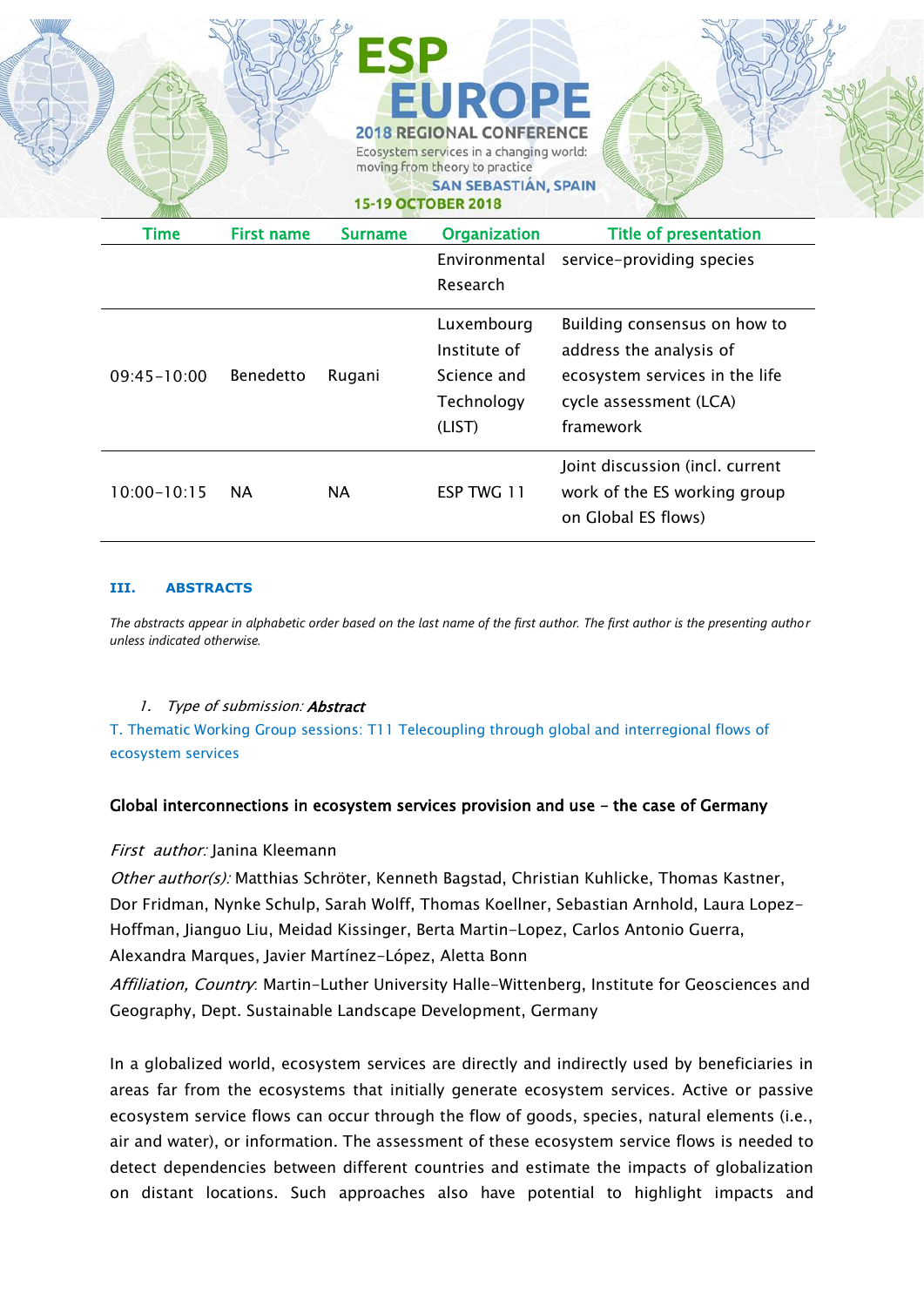dependencies between the global North and South. Based on a tiered modelling approach that has been developed to address four types of international ecosystem service flows, we analyzed Germany´s interconnection with other countries through: a) cocoa import as luxury good (biophysical flow of traded goods), b) migratory birds providing pest control (flow mediated by species through migration and dispersal), c) floodplain ecosystems providing flood control (passive biophysical flow) and d) China´s panda loan to the Berlin Zoo (information flow). Apart from using different methodological approaches and metrics, differences also exist in data representation and the resolution of results. The analysis also demonstrates the importance of holistic ecosystem service assessments that extend beyond the boundaries of nations, and the value of ES quantification to raise awareness of global ecosystem service dependencies.

Keywords: ecosystem services, assessment, interregional flows, dependencies

2. Type of submission: **Abstract** T. Thematic Working Group sessions: T11 Telecoupling through global and interregional flows of ecosystem services

# Natural Capital indicators for assessing the impacts of globalised food supply chains - A systematic literature review

First author: Carina Miriam Mueller Other author(s): Simon Croft, Jonathan Green, Emilie Hobbs, Chris West Affiliation, Country: Stockholm Environment Institute, Sweden, University of York, GB, United Kingdom

Globalisation has created highly complex supply chains where the biggest risks and impacts are increasingly far-removed from consumption, and thus challenging to understand and manage. Governments and businesses have realised the importance of 'Natural Capital' and, in particular, the provisioning role of ecosystem services in production-to-consumption systems, as well as the risks that these systems pose to the services that underpin human wellbeing - for example through pledges to eliminate deforestation from agricultural supply chains. However, methods to understand the consequences of supply chain decisions on global ecosystem services, or monitor progress towards targets, are only now emerging. To understand dependencies of natural resource consumption, a global approach with several indicators quantifying crucial ecosystem services and trade-offs is needed. Recent advances in the transparency and traceability of supply chains (fostered by the integration of international material trade flow modelling, life cycle assessment, ecological economics and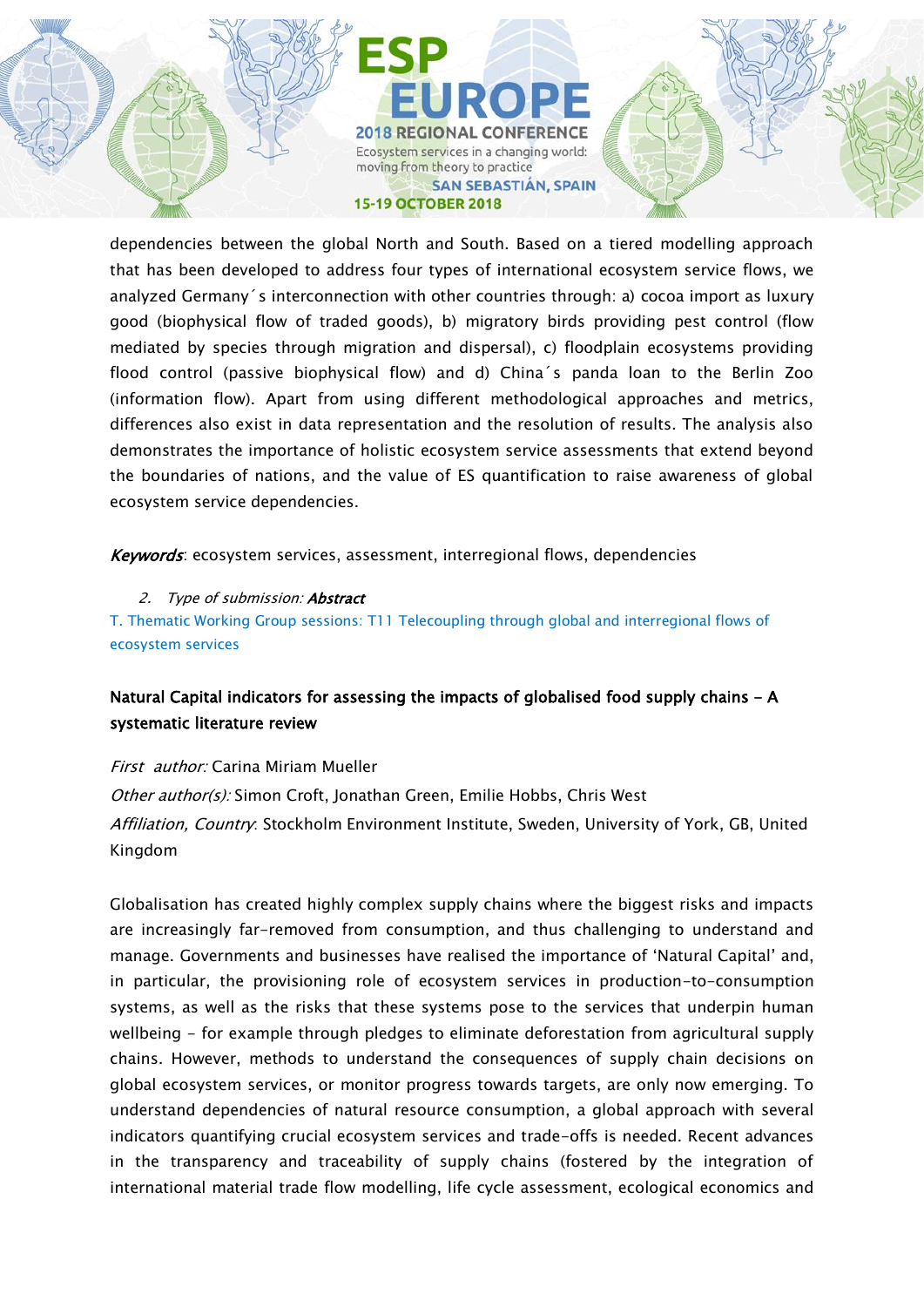spatial modelling), along with satellite-derived land cover maps, allow accounting for the spatial heterogeneity in ecosystem characteristics in producing countries and provide us with a possibility to link production system impacts and risks to consumption choices. Based on a systematic review of the scientific literature, this study critically evaluates (1) the temporal and spatial resolution for ecologically meaningful assessments of ecosystem services (2) the robustness and uncertainty of available methodologies, (3) the relevance and applicability of existing ecosystem service indicators to the decision-making context of globally sourced agricultural products and (4) the feasibility of monitoring progress towards targets of individual actors. It further aims to classify the indicators within the DPSIR (Driver Pressure State Impact Response) framework. Remaining knowledge, data and methodological gaps to support decision-making towards policy and business sustainability goals will be identified.

Keywords: Telecoupling, Decision making, Land Footprint, Ecosystem services, Sustainability

3. Type of submission: **Abstract** 

T. Thematic Working Group sessions: T11 Telecoupling through global and interregional flows of ecosystem services

# Building consensus on how to address the analysis of ecosystem services in the life cycle assessment (LCA) framework

# First author: Benedetto Rugani

Other author(s): Danielle Maia de Souza, Xinyu Liu, Bhavik Bakshi, Bo Weidema, Jane Bare, Blane Grann, Ana Laura Raymundo Pavan, Alexis Laurent, Francesca Verones Affiliation, Country. Luxembourg Institute of Science and Technology (LIST), Luxembourg

The assessment of ecosystem services (ES) is fragmentally covered by existing environmental decision support tools that aim to inform on the potential environmental impacts of supply chains and their products, such as the well-known life cycle assessment (LCA) method. Under the frame of the UNEP-SETAC Life Cycle Initiative flagship project on life cycle impact assessment (LCIA) indicators, a dedicated subtask force was constituted to consolidate the evaluation of ES in LCA. As an outcome of the activities promoted by this subtask force, the present contribution aims to illustrate the progress towards consensus building in the LCA domain concerning the assessment of human related impacts on ecosystems and their capacity to provide services for human well-being. First, the study proposes a general framework for integrating ES approaches into the cause-effect chain used in LCIA, designed according to a cascade model for ES. Then, an application of the proposed LCIA framework is shown through a case study on rice production modelled for three different locations in the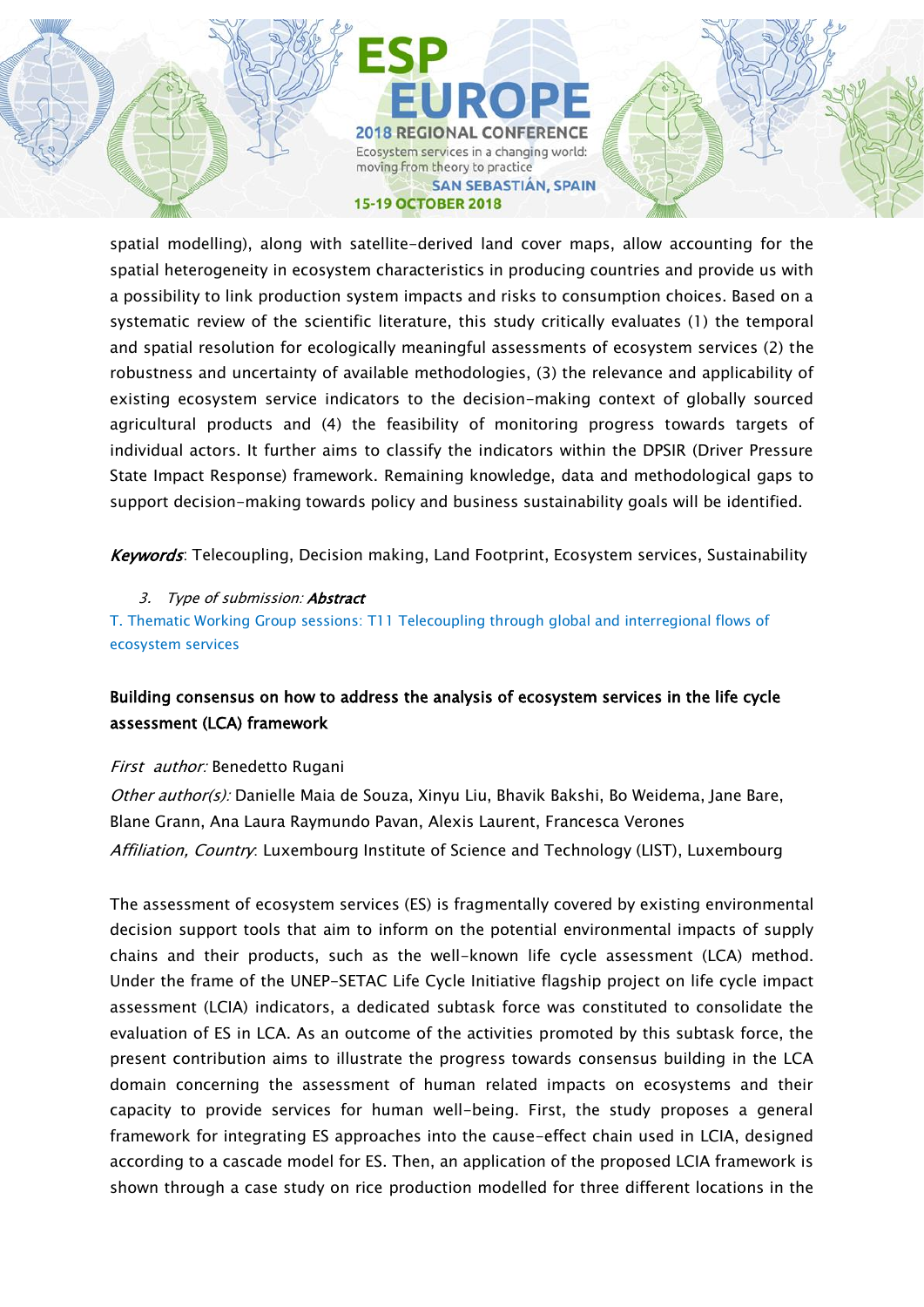world (i.e. USA, China, India). The cascade model, used here to depict LCIA cause-effect chains, is formulated according to sound scientific arguments grounded on the ES literature, which relate the effect of changes on ecosystems due to human impacts (e.g. land use changes, eutrophication, freshwater depletion, …) with the increase or decrease in the quality and/or quantity of supplied ES. These impacts and damages are reflected into specific areas of protection for natural resources and ecosystem quality, and eventually back on the technosphere system in the form of costs or benefits associated with the functional unit (produced rice in this specific case). Based on this experience, a set of recommendations is provided on how to address current gaps in the analysis of ES within the LCA framework.

# Keywords: LCA, cascade model, cause-effect

#### 4. Type of submission: **Abstract**

T. Thematic Working Group sessions: T11 Telecoupling through global and interregional flows of ecosystem services

# Interregional flows of cultural ecosystem services: distant provenance of and threats to service-providing species

# First author: Matthias Schröter

Other author(s): Roland Kraemer, Roy P. Remme, Alexander P.E. van Oudenhoven Affiliation, Country: UFZ - Helmholtz Centre for Environmental Research, Germany

Ecosystem service (ES) assessments often fall short of considering flows between distant regions. Large knowledge gaps remain for interregional flows of cultural ES, which comprise non-material contributions of ecosystems to human well-being. We spatially delineated and analysed the sending regions on a global scale for interregional flows of three cultural ES to two receiving regions, Germany and the Netherlands. The selected ES are aesthetic appreciation of species, existence and bequest values held for species, and birdwatching. We compared the most important sending regions (hotspots) for both countries in terms of location (biomes covered), equity implications due to potential conservation burdens (gross domestic product per capita), threat (human footprint) and protection status (protected areas). The proportion of species with habitats distant from the receiving region was highest for birdwatching (Germany: 58.6%, Netherlands: 59.4%), followed by existence and bequest values (Germany: 49.3%, Netherlands: 57.1%), and aesthetic appreciation (Germany: 26.7%, Netherlands: 20.0%). We found distinct spatial patterns for sending regions for Germany and the Netherlands for all three services. Hotspots for both German and Dutch sending regions were predominantly situated in tropical and subtropical grasslands, savannas and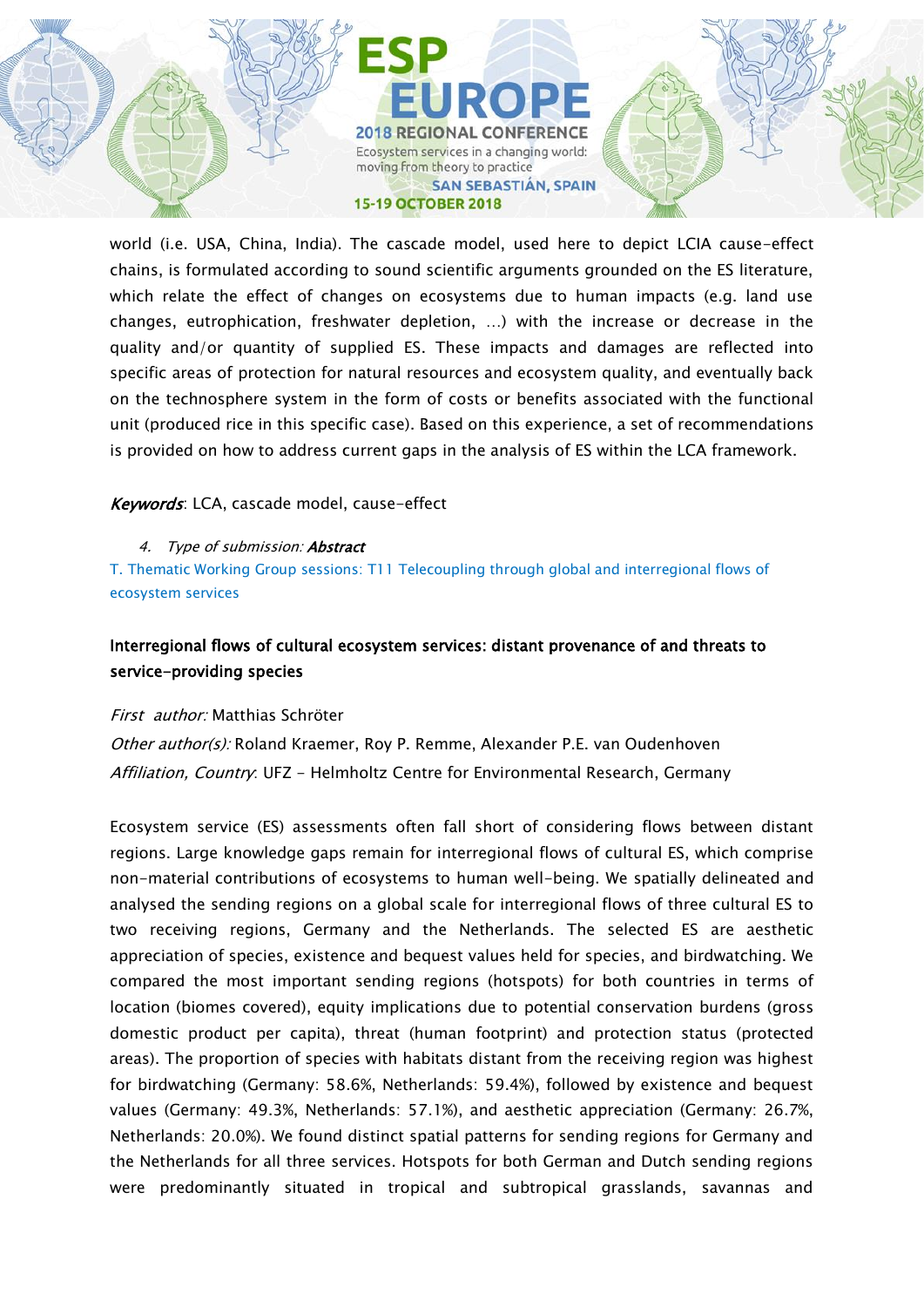shrublands. Hotspots for existence and bequest and birdwatching for both countries were significantly more threatened than the global mean, and both were considerably poorer than the global mean. Protection levels of sending region hotspots for flows to Germany were slightly higher than the global protection level (14.9%) for existence and bequest (20.0%) and birdwatching (15.5%), while for Dutch sending region hotspots protection levels (13.4%, and 12.6% respectively) were slightly lower than the global level. We discuss issues of equity related to conservation burdens in order to sustain the provision of interregional ES flows. We propose the further development of this approach into a footprint for cultural ES.

Keywords: ecosystem service flows, telecoupling, service- providing species, biodiversity, cultural ecosystem services

5. Type of submission: **Abstract** T. Thematic Working Group sessions: T11 Telecoupling through global and interregional flows of ecosystem services

# Telecoupling the Tomato Trade: What consumers do not know about the tomato on their plate.

First author: Maria-Jose Ibarrola-Rivas, Francis Turkelboom Other author(s): Antonio Castro, Thomas Kastner, Sanderine Nonhebel Affiliation, Country. Instituto de Geografía, UNAM, Mexico, Research Institute of Nature and Forest (INBO), Belgium

Food imports and urbanization have resulted in a strong disconnect between food consumption and production. Food production has local environmental, social and economic impacts, but they depend on the type of production system (e.g., traditional versus intensive), and the local contexts where the food is produced. As these impacts are usually not known to the consumer, choice of imported food results in unknown social and ecological impacts in the exporting countries. In this paper, the international tomato trade is used as an example to explore the impacts/relationships between consumers and food producers. We chose the tomato trade because: 1. It is one of the largest crops in the global market (in volume), 2. the global trade of tomato has strongly increased during the last decades, and 3. it is an example which indicate dietary changes towards an affluent consumption pattern.The telecoupling framework is used to analyze the trade-offs between environmental, social and economic impacts when consuming tomatoes. Germany serves as an example for importing countries (receiving system), while the Netherlands and Spain are examples of major exporting countries (sending systems). We then compare local production